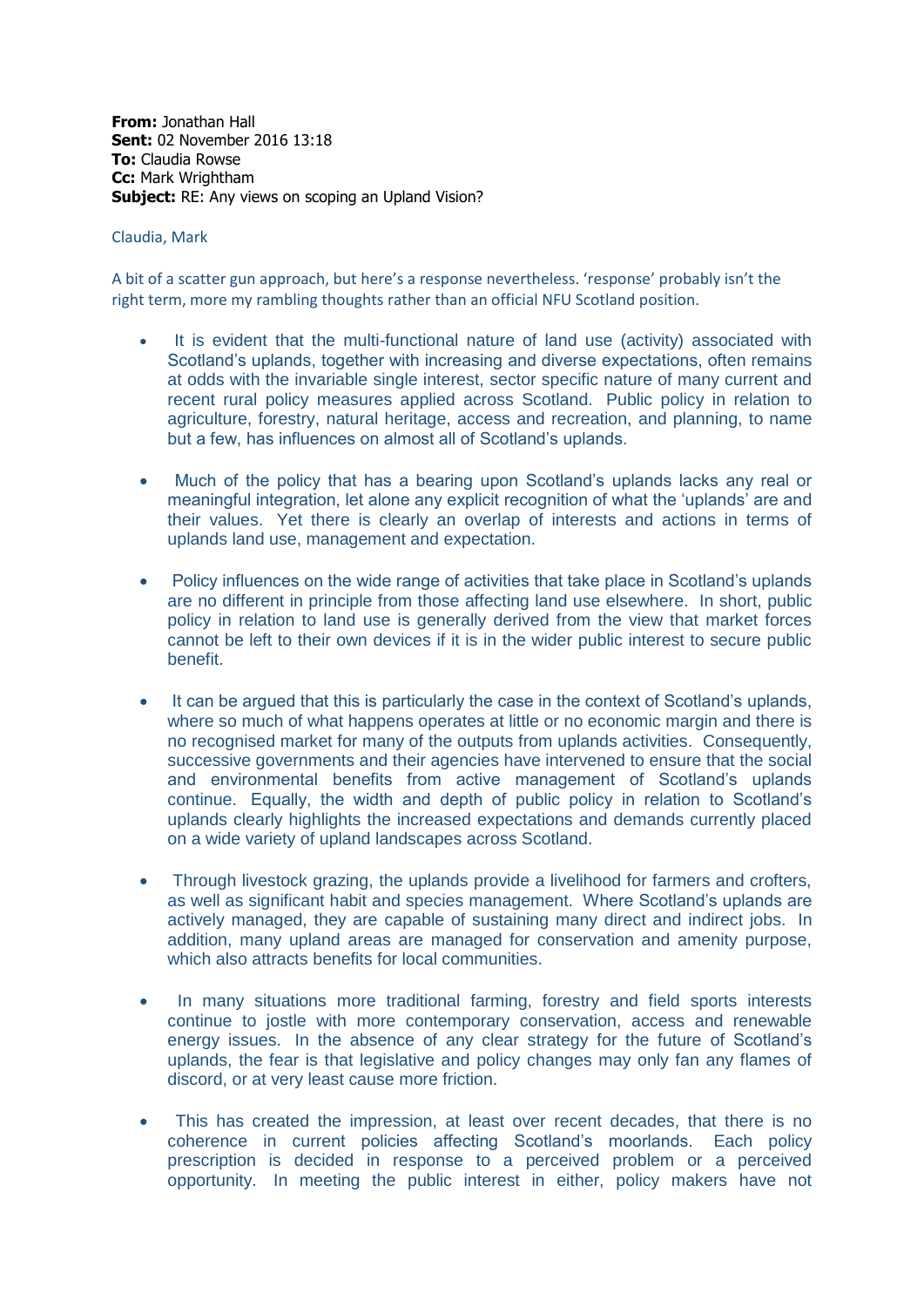necessarily had to consider the implications for other public interests that are not immediately related.

- Uplands management can no longer be seen only in the context of single interests, where debate regarding interaction has often polarised opinion. Changing agricultural policy, not least decoupling, may well have caused land use change at the financial or physical margin. Woodland expansion and renewable energy are already the subject of Scottish Government targets. Likewise, access provision and landscape planning will continue to have their influences.
- It could therefore then be argued that what is required for Scotland's upland is a framework that allows land to be managed for the greater good. Driven grouse shooting, red deer stalking and sheep farming ought to sit comfortably with each other, as well as conservation interests, biodiversity targets and amenity, but only if no single interest is elevated to exclusivity. The future of Scotland's uplands, from any perspective, will be short lived if a single interest demands exclusive rights of management.
- It is evident that there is no explicitly defined 'uplands policy' in Scotland. Moreover, the perception of existing policies in relation to the uplands depends entirely on the objectives of the individual, whether they be land manager and/or land user.
- Traditional upland land uses and new rural interests ought to be neither conflicting nor incompatible. Sporting interests and sheep grazing, whatever their visual and environmental impacts, may be losing their economic and social primacy in many moorland areas. However, the active management associated with such land uses provide the platform upon which a range of biodiversity, conservation, recreational and tourist interests can be built.
- It is inevitable that for many of Scotland's uplands activity can no longer solely revolve around agriculture and sporting management. However, agriculture at least still continues to attract the lion's share of public support and occupies the focus of many rural policies. Therefore, in the pursuit of more integrated uplands policy, it is important that the existing situation is not simply dismantled but rather developed more fully.
- It will be in the interests of Scotland's uplands to continue to focus some policy attention on the viability of land-based businesses as engines of rural prosperity. Upland interests will not be advanced by broad common denominators of policy, which do not fit the realities and priorities of particular interests or locations – despite the shortcomings of existing sectoral policy approaches.
- It is more important that any future policy initiatives with an uplands dimension do not contradict one another and which collectively add up to a greater sum than the individual parts. This is clearly not the case in either the wider policy context or existing policy framework that Scotland's uplands currently finds themselves in.
- Scotland's uplands are a national asset. Their maintenance and enhancement will continue to be dependent on the continuation or resumption of viable land management. At the same time, in more marginal areas farming is becoming less and less profitable by the year. Forestry and field sports face their own uncertainties, with consequences for local incomes and employment, rural communities and their environment. The financial viability of many traditional rural businesses and enterprises is under threat.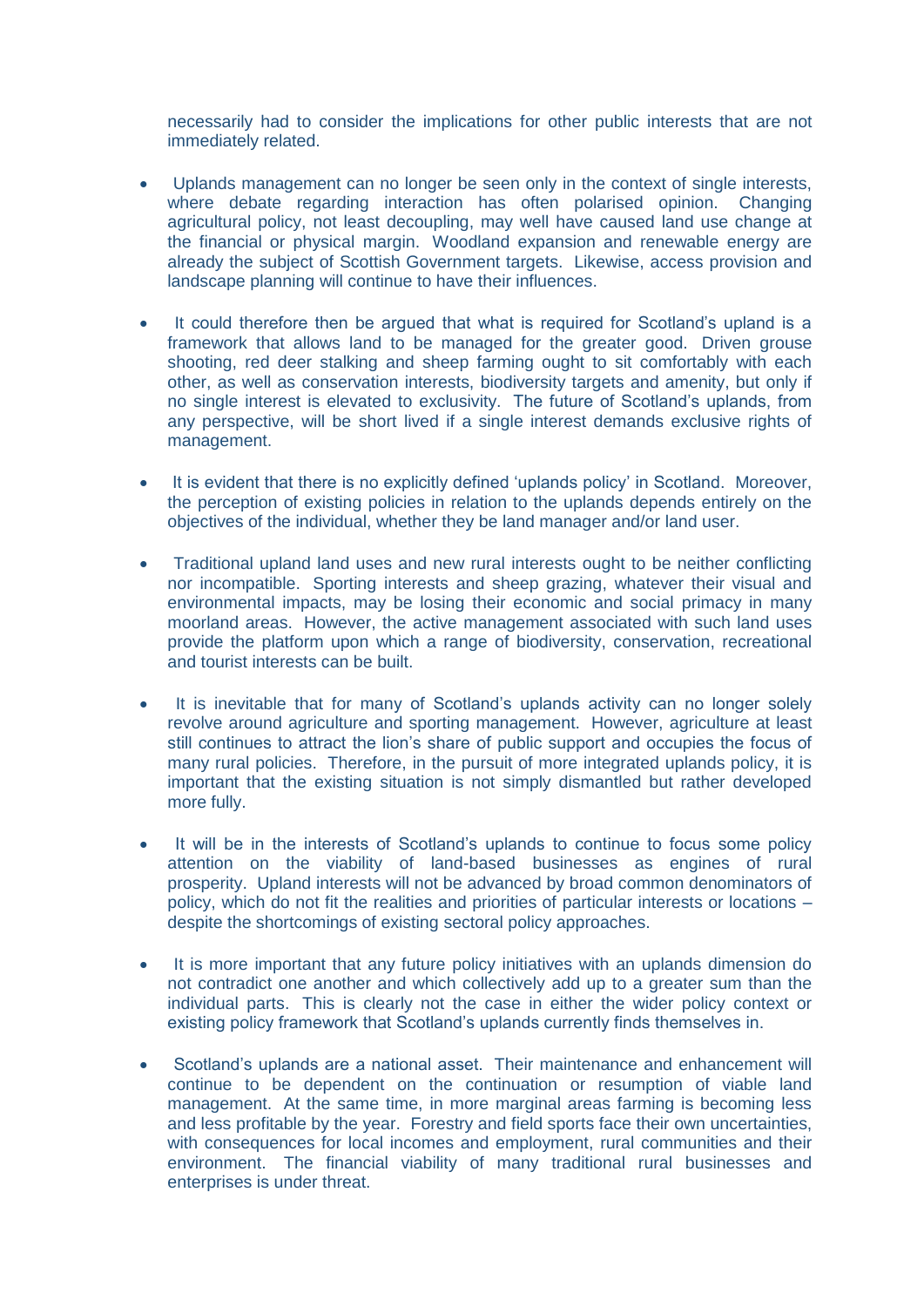- This raises the prospect of, all things being equal, seeing such upland areas revert to more and more extensive land use with declining management inputs most notably working capital and labour (investment and jobs). This may prove to be economically sensible and profitable, but it is unlikely to yield a comparable level of environmental benefits or local multiplier effects as current or traditional practices do. Therefore, a simple option of dismantling existing land use through rapid and significant policy change should be considered unsustainable in the context of Scotland's uplands.
- The quest for sustainable uplands must be an integral part of any policy development in relation to such landscapes and land uses. Policy makers could also encourage more contemporary land use in uplands whose primary purpose could be recreation or the environment. At the same time, and often in the same place, in situations where agricultural activity is essential to the maintenance of that upland landscape and its ecosystems/biodiversity land managers will continue to require positive incentives beyond market returns to deliver current public benefits.
- The social dimension of Scotland's uplands cannot be overstated either. However, there exists no current specific dimension of rural policy that highlights this importance despite the current political climate. This is clearly a failing of existing policy in relation to upland land use and could well be viewed as one reason why the uplands continue to play the Cinderella role with regard to the allocation of public funds to bring about benefits that can be appreciated across society.
- If anything can or should be done to address policy shortcomings in connection with Scotland's uplands, then a clear understanding of how an array of policies currently influences existing management and land use is necessary. Only then can consideration be properly given to possible revisions to, or introduction of, policy to provide a more coherent basis upon which management in any regard offers some benefit to the collective interest in Scotland's uplands. There's a need for a new approach to positively influence the management of uplands through opportunities now being presented by significant changes to the existing framework – not least life in a post-Brexit era.
- The current collection of policy measures affecting Scotland's uplands has not been constructed to form a consistent whole. Rather, each measure has been directed to individual purposes. Remedying the inconsistencies will not be easy. Also, any solution will be challenged by future policy priorities. Therefore, the subject needs to be revisited regularly.
- The policy challenges ahead might include: The economic vulnerability of agricultural activities; the need to underpin conservation through productive activity (conservation activities in themselves are unlikely to be fully funded from the public purse); Rural demography, and in particular, the lack of younger people employed in land-based occupations; Afforestation, albeit at a lesser pace (and with a different emphasis) than in the recent past; The drive to increase renewable energy generation; Overgrazing in particular places from combinations of agricultural livestock and of wild animals, especially deer.
- However, the priority at this time is to agree and articulate the full range of current public and private interests in Scotland's, and gain consensus for a set of general policy objectives in relation to the uplands. Only then can uplands issues be explicitly recognised in the design of future policy delivery vehicles, as they themselves attempt to better integrate a wide range rural land use interests. Explicit